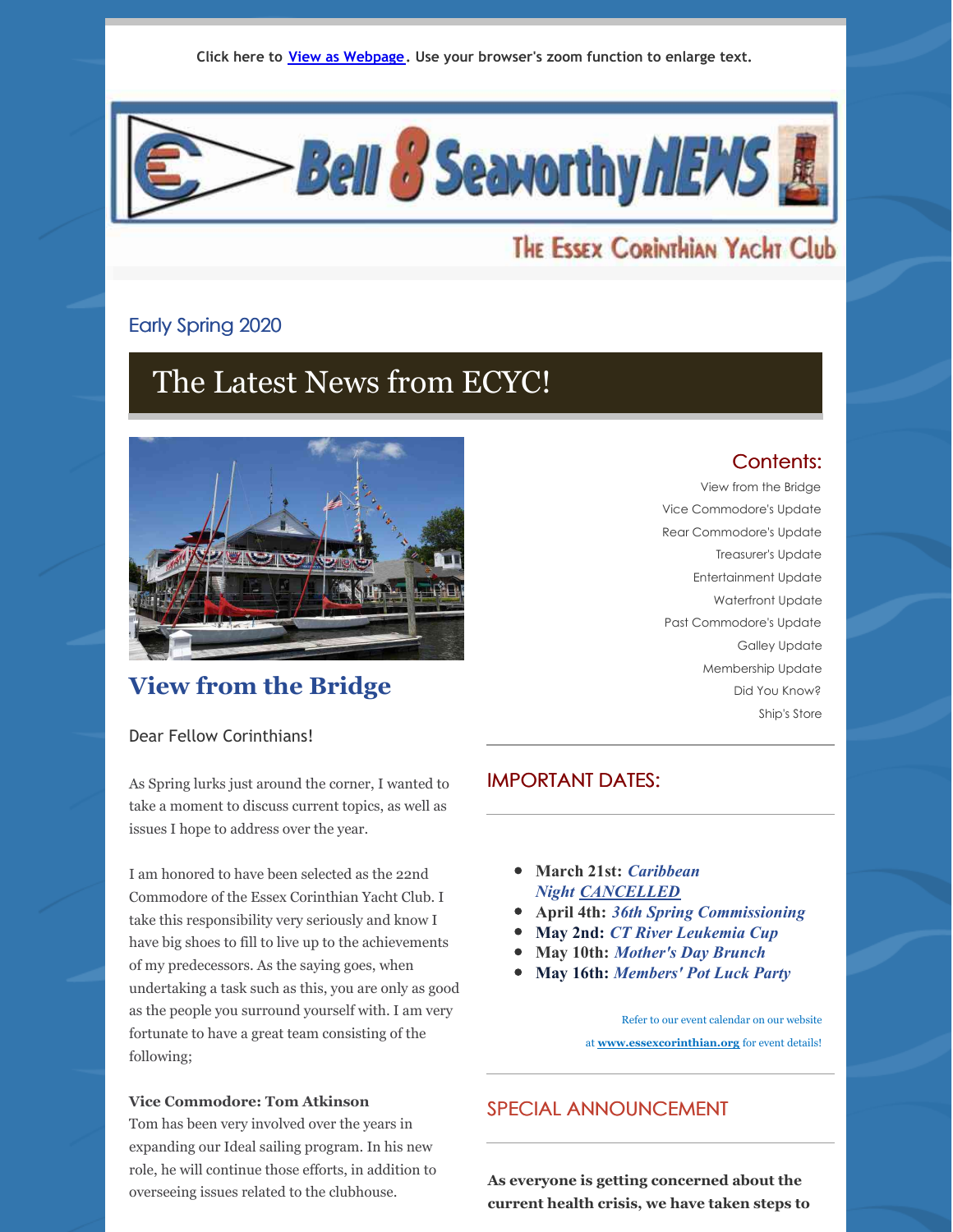### **Rear Commodore: Bill Robinson**

Bill is a very active sailor and has served the club well as Co-chair of the Race Committee. He will continue with those duties as well as overseeing waterfront activities.

### **Treasurer: Corinne Kilty**

Corinne is our extremely efficient Treasurer. She will continue to streamline our bookkeeping procedures and look for ways to cut Club expenses.

### **Secretary: Susan Abbot**

Susan has the difficult task of keeping track of the issues discussed at our Board meetings. She is the one who keeps the historical records of the Board's actions.

### *The Board of Governors*

The following Board members have each taken on the responsibility of chairing Club Committees;

**Toby Doyle** (Co-Chair Race Committee) Toby will assist Rear Commodore Robinson in performing the duties of the Race Committee.

**Scott Beckwith** (Chair House Committee) Scott is serving his first term on the Board. He has assumed the role of Chair of the House Committee. This is a huge job and I am sure he will need the assistance of many fellow Club members.

**Cindy Gibbs** (Chair Membership Committee) Cindy will continue to chair the Membership Committee. She has a lot of energy and last year's increase in membership numbers was, in large part, due to her efforts.

### **Joe Pelletier** (Fleet Captain)

Joe brings new blood to the Board and will serve as Fleet Captain. He has extensive sailing experience and currently works as a rigger for Sound Rigging **Services** 

#### **Nancy Simms** (Galley Liaison)

Nancy is moving over from her Entertainment Chair job to become the Galley Liaison. She will coordinate galley issues that develop

#### **Ruth Emblin** (Past Commodore)

For the past 8 years, Ruth has served ECYC in many roles. Her experience, dedication and generosity in sharing advice is a true asset to the Club and is of great assistance to me, as I sail these uncharted waters.

**protect our members. Please wait for an eblast with details from Commodore Chris Morano, to be sent shortly.**

**Please refer to the individual committee announcements for details on upcoming events and activities.**

### VICE COMMODORE'S UPDATE

Greetings, Members!

We have a professional fleet captain this year! Joe Pelletier works for Sound Rigging in Essex and has big plans for renovating our fleet of Ideals and making them uniform in appearance. In preparation for spring frostbiting, he taught our sailors the proper way to clean, buff, and polish the hulls. After Chaplain Dan Taylor's blessing of the fleet at the chili/soup/stew cook off, the crews were raring to go in their shiny boats the next day. Alas, the first day of racing was cancelled due to wind and low temperatures.

Essex Yacht Club is once again allowing two of our crews to charter their Ideals so that six Corinthian crews are racing this season, including new members Jim and Debbie Hammel, and John Kihm and Keith Kramer who joined the club last spring and skippered last fall.



We have room for more crew – only a little experience is required! If you are interested, let me know and I will add you to our group e-mail address which we use to solicit crew when scheduled crew are not available. If you are interested in sailing but not ready for frostbiting, you can sail in the more relaxed summer series every Tuesday night.

Respectfully submitted,

*Tom Atkinson Vice Commodore*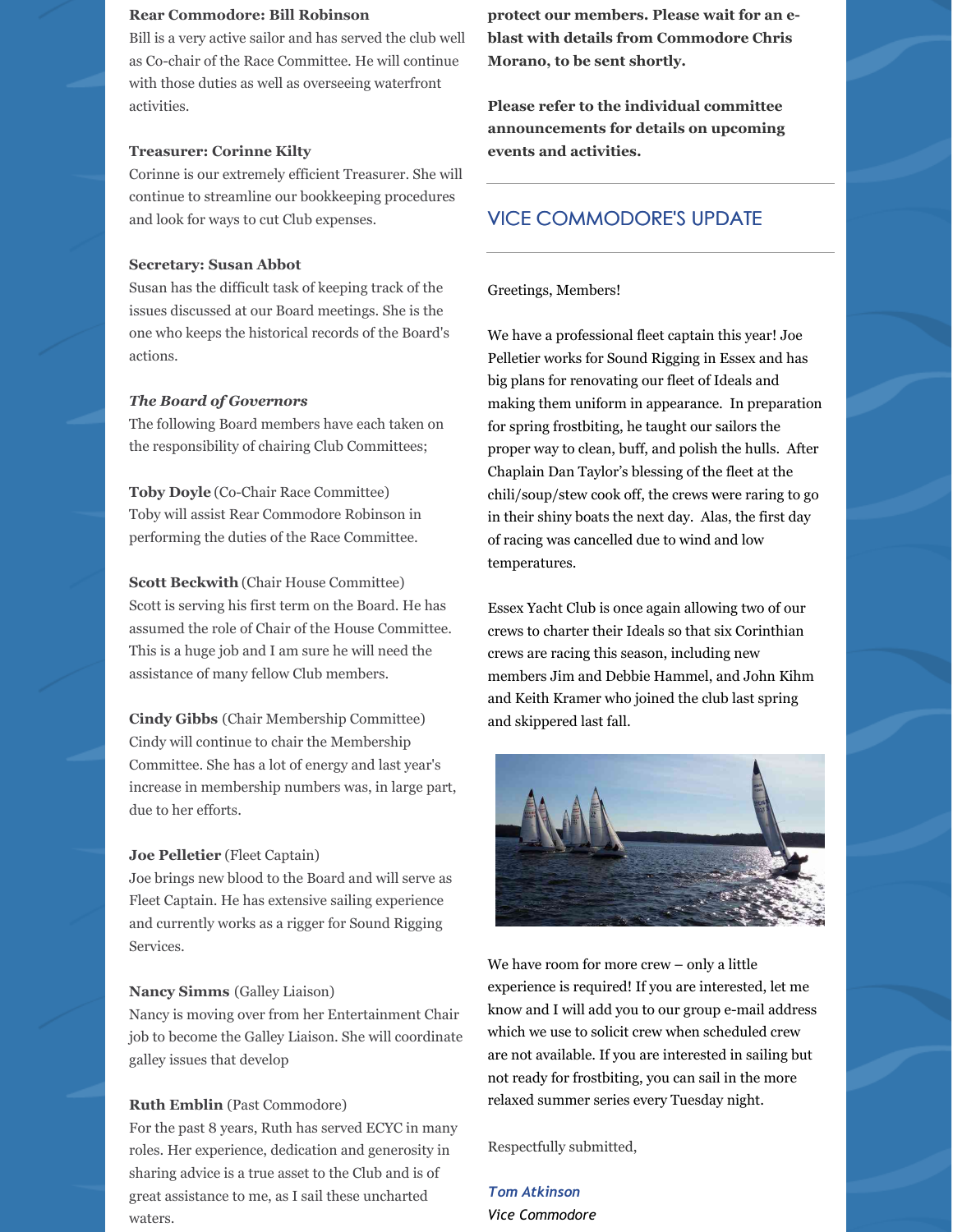My goal during my term is to continue to growth of our Club in a variety of ways. Since January, efforts have been made on multiple fronts. Our Galley Staff have made great improvements as they continue in their second year serving our members. When issues of concern come up, they have been addressed. As a result, meal satisfaction and attendance has increased. The dining process has been streamlined with a more efficient ordering and serving procedures on our busiest nights. Remember, larger meal attendance is a financial plus for ECYC, as this year's contract provides the Club with a percentage of the meal revenue.

Over the years our clubhouse has served us well, providing a beautiful venue for a multitude of events. As a result, it is in need of a lot of attention to spruce it up. Prior to the club's re-opening, a group of volunteers worked together, so that on our opening day we were welcomed to a thoroughly cleaned club, including newly carpeted stairs and refinished floors in the dining area. Currently efforts are underway to address the appearance of the front of the clubhouse. In addition, planning for renovation of the River Room will start shortly. All of these efforts will require the assistance of fellow club members. Please keep an eye out for a call to arms from the House committee.

Our Entertainment Committee, chaired by **Pat Atkinson** and **Melanie Carr**, has scheduled many social events that will take place throughout the upcoming year. If the recent Chili Cook Off was a sign of things to come, then we are in for an exciting Summer.

Our Ideal Fleet is looking great! With the help of Club members, all four boats underwent extensive maintenance and are already competing on the river.

There is so much more I could say, but let me stop and allow others to speak in more detail.

In closing, I look forward to serving as your Commodore.

Here's to the great year ahead!

Respectfully submitted,

### **Chris Morano**

*ECYC Commodore #22 Email: commodore@essexcorinthian.org* *Email: vicecommodore@essexcorinthian.org*



# REAR COMMODORE'S UPDATE

### **View from the Rear...**

Welcome to the 2020 season, fellow Corinthians! It is an honor and a privilege to serve the membership as Rear Commodore alongside Chris & Tom and the rest of the Board. I can still remember playing and watching cartoons in the River Room as a kid in the 80's (probably on the same couches, haha!) while my Dad worked on his Marshall 18 catboat, *Sounder.* How cool is it that my wife Stephanie is now part of the committee to breathe new life into that underutilized part of our waterfront home?

For those I haven't met, I've lived in the area for about 10 years, but have been sailing on the river ever since I was a little kid. Since moving back to town in 2010, I've sailed just about everything that floats, and some things that didn't..but that's a story for a Friday night dinner at the Club. From Frostbite racing in Etchells, Club racing in Ideal 18s, and weekend PHRF racing, to Newport-Bermuda races, river cruising, and trips to our favorite New England harbors, I've been fortunate to take advantage of all the opportunities that ECYC and this region has to offer. If you're new to the Club, or just interested in learning more about all the boating activities one can enjoy around here, let's grab lunch or a drink sometime and chat.

For now, may your spring commissioning work be short, and your days on the water be long and plentiful!

### *Bill Robinson*

*Rear Commodore & Race Committee Chair Email: rearcommodore@essexcorinthian.org*

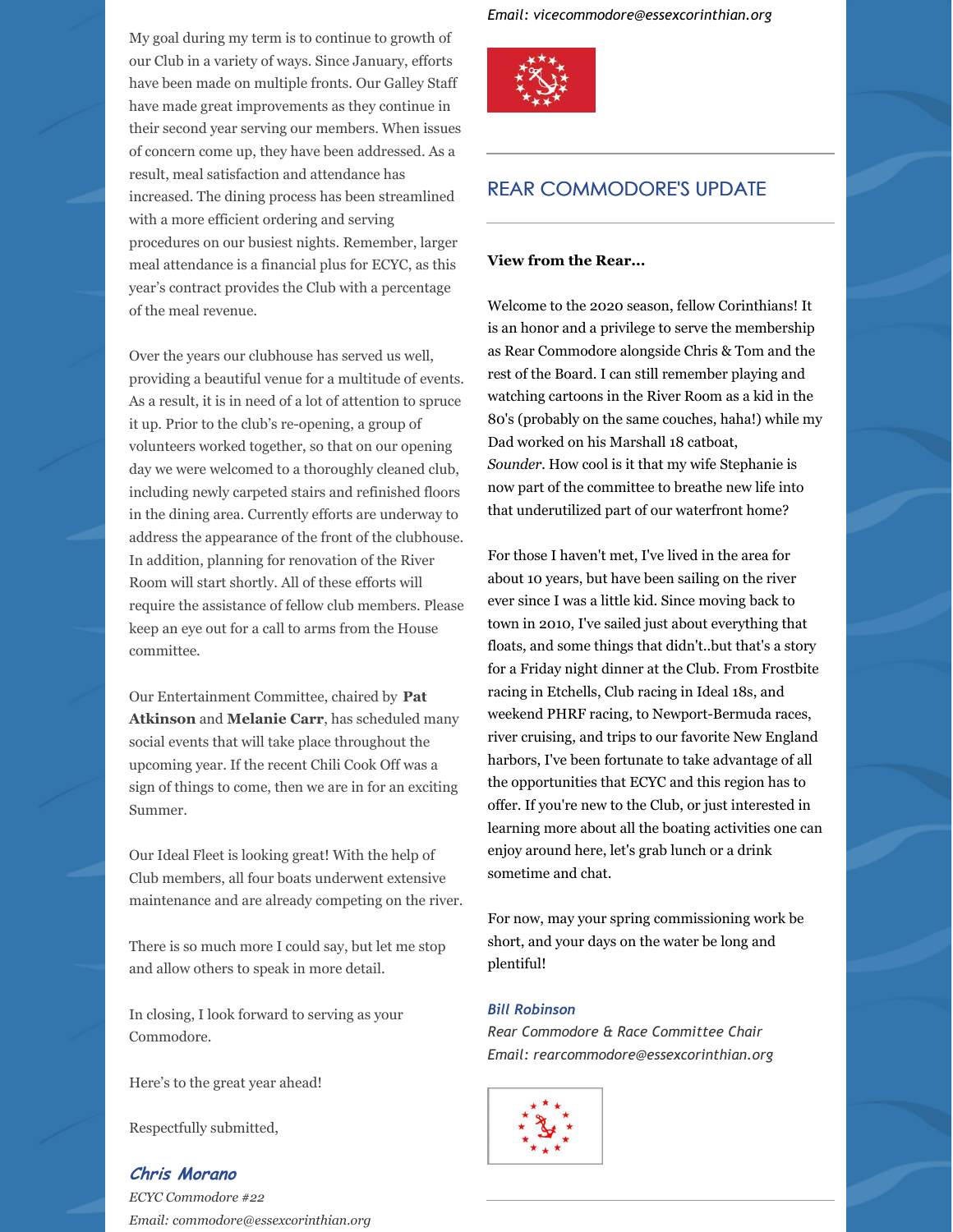

# WATERFRONT UPDATE

### **Introduction of our new Fleet Captain: Joe Pelletier**

I was very pleased to become an ECYC member in 2018 with my wife Tijae and daughter Isla. Tijae and I have both been sailors since childhood, Tijae learning at Pettipaug while I learned at Mystic Seaport. I have made a career in the marine and yachting industry and look forward to putting those skills to use in my new posting as Fleet Capt. Tijae and I live in Deep River and regularly sail the River during Frostbite and summer sailing events. You can occasionally find us out on our bright yellow Bristol Skiff "Baloo".

# **Joe Pelletoer**

*Fleet Captain Email: fleetcaptain@essexcorinthian.org*

# FLEET UPDATE



Our Ideals are in good hands and have been readied for the Spring Frostbite season!

Thanks to our Fleet Captain and his team who spent hours on relocating and repairing/prepping

our boats. The fleet was blessed during our Annual Chili, Soup & Stew Cook-Off on February 29th. Even so, the first Frostbite Sunday was canceled due to excessive conditions. As we go on, our dedicated skippers and crews will defend their 2019 results against our neighbors. Feel free to come down to the club on a Sunday and watch the races unfold. There is nothing better than enjoying brunch at ECYC and cheering on our Ideal 18 sailors!

# TREASURER'S UPDATE

#### **Greetings from the Treasurer!**

As you may have heard or observed, we are in the process of making improvements to the beauty and quality of the club. This all takes time, volunteers and money. The Board has set aside a small portion of Capital Account Funds to support the work of the various committees committed to these efforts.

In order to meet our daily expenses, timely account payments are the key to running a smooth operation. Please accept my appreciation for those who do so.

So far, budget comparisons seem to be on track. Commodore Morano and I are reviewing the Club's current expenses to see where we can cut club expenses.

As always, your input is appreciated and welcome.

Respectfully submitted,

# Corinne Kilty

Treasurer Email: treasurer@essexcorinthian.org

# ENTERTAINMENT UPDATE

### Ahoy, Fellow Corinthians:

First, I would like to thank Melanie Carr for becoming a Co-Chair for the entertainment committee. Melanie is very enthusiastic to be acting as Co-Chair and has a number of great ideas.

The Blessing of the Fleet and Chili, Soup, and Stew Cook-Off was a successful event. It was great to see so many club members participating. Peter and Nancy Simms won first place honors with their Lobster and Shrimp bisque.

We decided to cancel Caribbean Night as a precaution during the current health crisis. Going forward, our other events will remain on the calendar until we know more about the progress.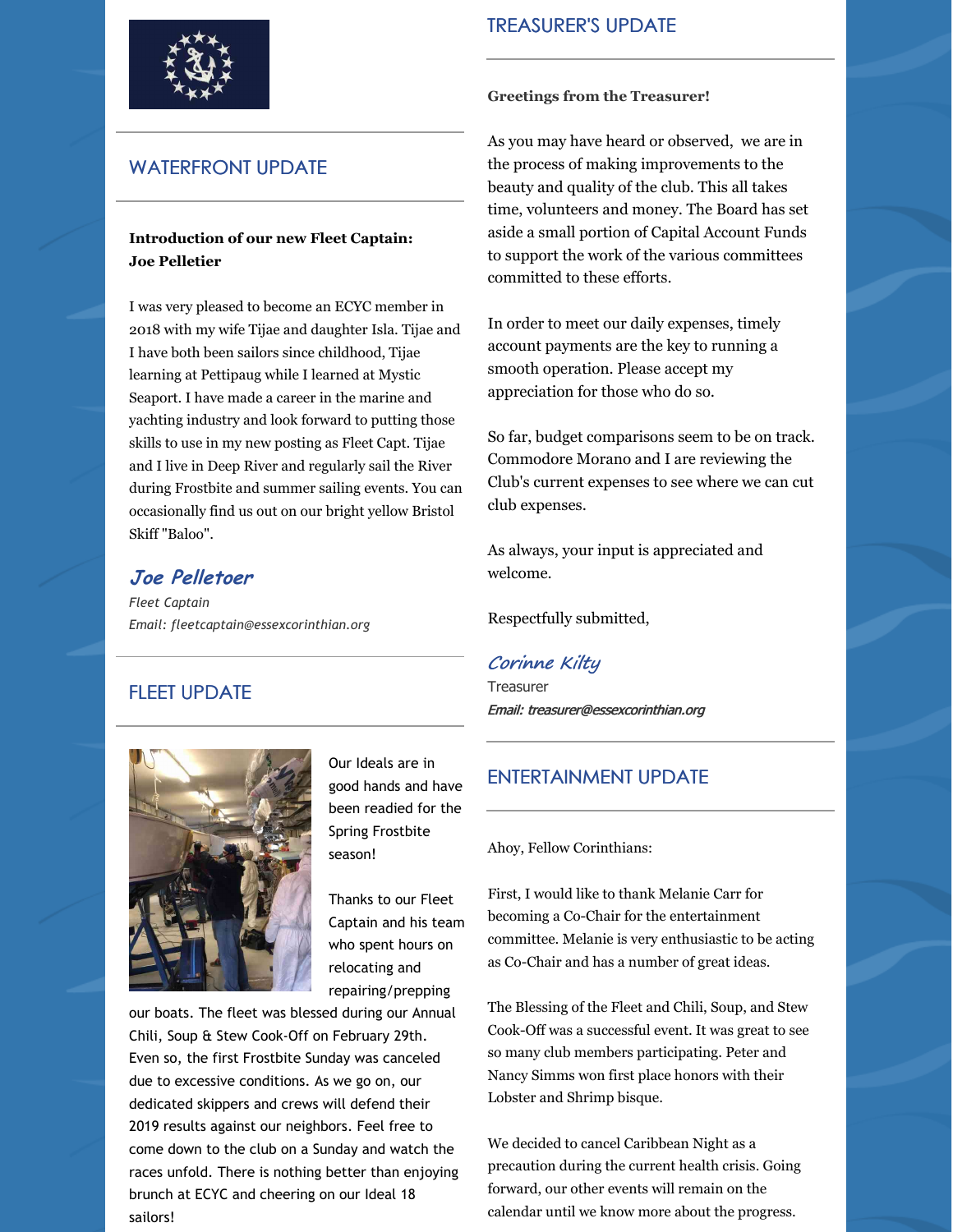

# PAST COMMODORE'S UPDATE

It is almost spring! Not long until we will see the first spring flowers come up. And, of course, only a few weeks until boats will appear on docks and moorings in the local harbors. I can't wait until we can splash our boat and start enjoying our favorite "playground" again.

Spring also means that we are planning for the next chapter in the Connecticut River Leukemia Cup! Our one-design charity regatta is now in its third year and we are pleased to report that we now have five (5!) local yacht clubs on board. Duck Island Yacht Club is the latest to join in our efforts.

**NOTE: At this time we are continuing with our event planning. Please continue to support the event. If we need to reschedule, we will notify you in advance.**



Thanks to the generosity of the Gowrie Group, acting as our title sponsor this year, the event has been renamed "The Gowrie Group Connecticut River One-Design Leukemia Cup"!

The main event is scheduled for Saturday, May 2nd

April will bring Commissioning on April 4th and the start of Ladies on Deck. More info to come. Lastly, we will be hosting a Pot Luck on Saturday May 16th and are looking forward to many tasty creations by our members.

Looking forward to seeing you soon.

### **Pat Atkinson and Melanie Carr**

*Entertainment Co-Chairs Email: pat-events@essexcorinthian.org or melanie-events@essexcorinthian.org*



# SORRY, THE 2020 CARIBBEAN NIGHT HAS BEEN CANCELLED!

If you signed up already, your account will not be charged. We are sorry for the inconvenience.

# 2020 MEMBER & FLEET ROSTER

If you haven't already done so, please send any changes to your contact and/or boat information to Jean Little, Club Manager, at **[ecyc@essexcorinthian.org](mailto:ecyc@essexcorinthian.org)** as soon as possible so it can be included in our 2020 roster. Please note that changes received after March 20th may not make it into the 2020 edition. Thank you.

# SAVE THE DATE!

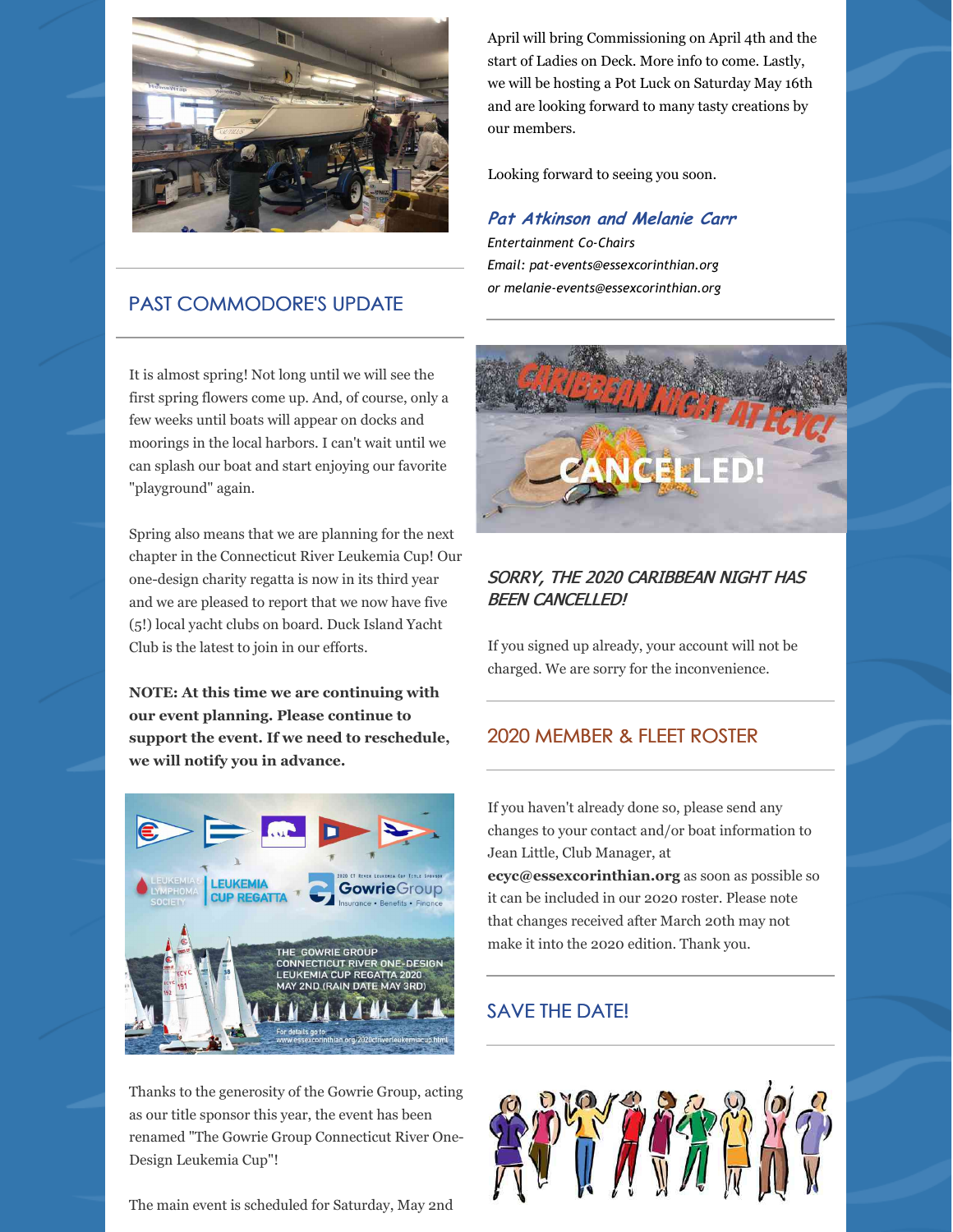(with a rain date for racing only on Sunday, May 3rd). This year, the post-race party will be hosted by EYC. The multi-club committee is planning a great event with live music by Cherry Pie, food and drinks, silent and live auction, and more.

Party tickets are already on sale at

#### **<https://tinyurl.com/CTLCR2020Party>**

Don't miss this great multi-club event, benefiting the lifesaving work of the Leukemia & Lymphoma Society!

This is a very worthy charity event, and thus we would ask you to consider a donation to one of the participants. Each participant has a fundraising page and will happily accept donations, no matter the amount.

Meet the participants at:

# **[https://www.leukemiacup.org/meet](https://www.leukemiacup.org/meet-participants/166191)participants/166191**

We are also still looking for sponsors for the event! All donations and sponsorships benefit LLS and are tax deductible to the full extent of the law.

Sponsorship forms are available here: **[https://tinyurl.com/CTLCR2020-](https://tinyurl.com/CTLCR2020-Sponsors) Sponsors**

To find out more details on the event and how you can help, and yo see our sponsors to date, please go to our event webpage at

**[https://www.essexcorinthian.org/202](https://www.essexcorinthian.org/2020ctriverleukemiacup.html) 0ctriverleukemiacup.html**

Thank you in advance for your support!

# **Ruth Emblin**

Imm. Past Commodore Email: commodore21@essexcorinthian.org

### MEMBERSHIP UPDATE:

The Membership Committee has been brainstorming about methods to gain new members. More details will follow in a separate e-blast. Please continue to bring friends and family to show them the club and all it has to offer!

We are pleased to report that ECYC will once again have a booth at the Essex Boat Show on May 2nd and 3rd. We are looking for several volunteers to man the booth. We will be sharing information on our club as well as promote the Leukemia Cup and

# **FIRST 2020 LADIES ON DECK Tuesday, April 7th**

Join us at our first ladies' get together for the year on Tuesday, April 7th, starting at 6:00 pm.

These casual get-togethers are the perfect opportunity to meet your fellow ECYC Ladies, and make new friends.

#### Bring friends, bring an appetizer to share! BYOB.

Jessi Kneier has volunteered to be the host! Please watch for an e-blast with details!

# DID YOU KNOW?



# **EARLY SPRING HOURS ARE IN EFFECT AT THE CLUBHOUSE:**

- Tuesday Thursday 9 am to 5 pm
- Friday 9 am to 9 pm (Office closes at 5 pm)
- Saturday 11 am 5 pm (Galley open for lunch/Office closed all day)
- Sunday 11 am 5 pm (Galley open for brunch/Office closed all day)
- Monday CLOSED  $\bullet$

*Note: Private meetings may be scheduled after-hours, except on Mondays. Please contact Jean Little for details.*

### **NO SMOKING AT ECYC:**

The clubhouse, the decks, stairs and the surrounding dock areas are **non-smoking areas**. Please remind your guests of this restriction, it is part of a facility-wide prohibition of open flames.

#### **WEBSITE:**

All of our events, weekly menus and announcements, as well as archive copies of the Bell 8 Newsletter are available online at our website at **[www.essexcorinthian.org](https://www.essexcorinthian.org/)**!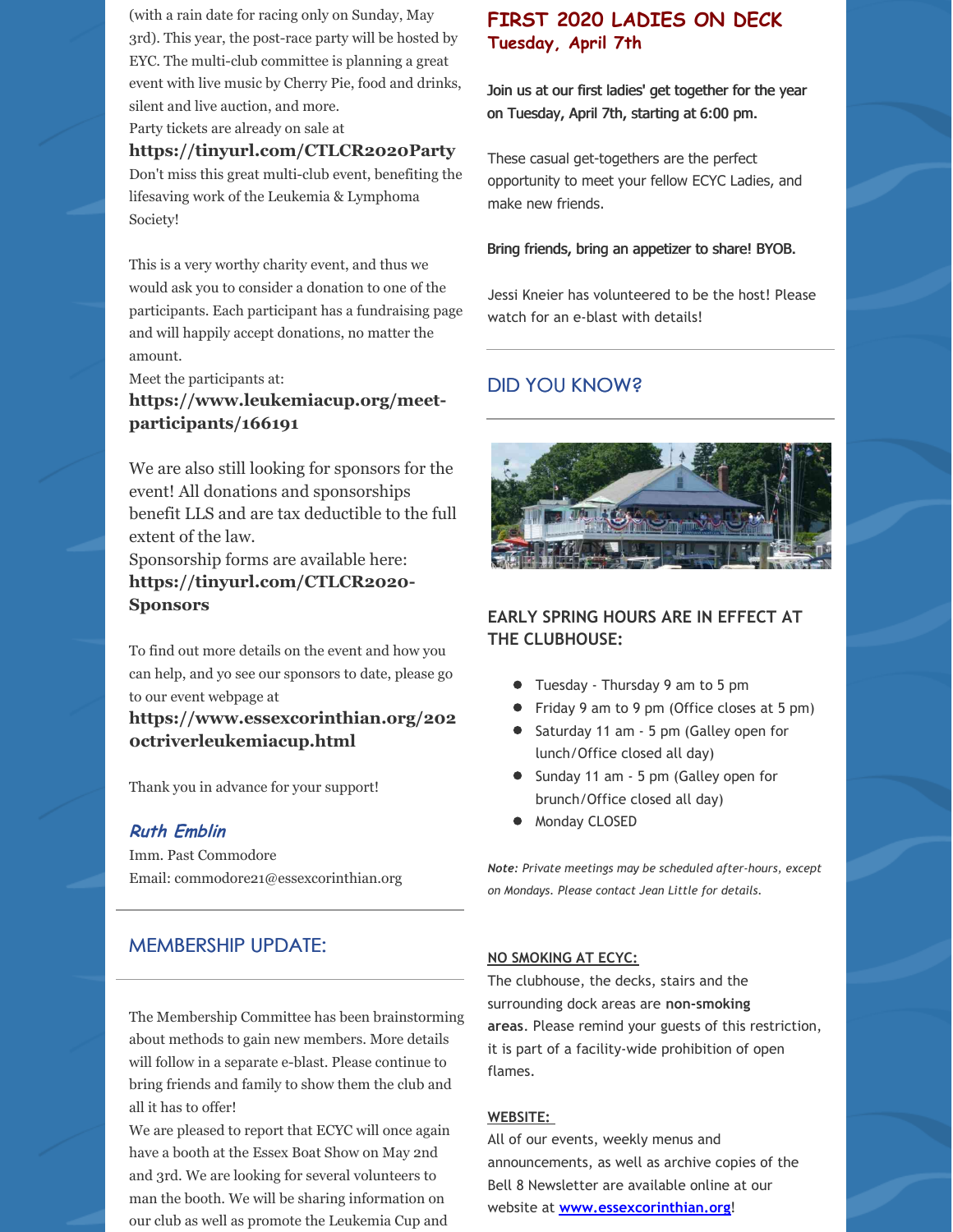post-race party. Please contact Cindy or Frank for more details!

# **Cindy Gibbs & Frank Strafaci**

Membership Co-Chairs *Email: membership@essexcorinthian.org*

# GALLEY UPDATE:

Gourmet Galley



Enjoy the culinary creations by **Chef Mel Green of Gourmet Galley**! **Please refer to the weekly emails**

**and the menu board for specials!**

- Please remember to send your weekly **"heads-up email"** to Chef Mel to indicate whether you are coming for dinner! It helps tremendously with meal planning.
- Please be advised that **the coffee and beverages on the counter near the galley window are NOT free**! If you wish to have a drink other than tap water, please make sure you fill out a chit!
- **New Meal Ordering System:** You may have noticed that we have launched a new meal ordering system. We are no longer using chits, Please provide your server with your order. You will receive a receipt at the end of your meal.
- **New Gratuity Policy:** As announced we are now collecting gratuity on meals with waitstaff serving. At the end of your meal you will receive a cheque with a choice of 15 or 18% gratuity. If you do not make a selection we will add 10% to the cost of your meal.
- Please do not speak to the chef directly if there is a problem, but speak to your server. He/she will be happy to help.
- Enjoy the camaraderie among friends at the club!

If you have any questions, concerns or suggestions please contact our Galley Liaison at the email address shown below.

#### **BOG MEETINGS:**

Members in good standing are always welcome to attend board meetings. Please contact a board member or Jean Little to advise us that you are planning to attend as a guest.

# GALLEY HOURS:

### **Early Spring Hours:**

Lunch:

Wednesday, Thursday, Friday and Saturday: 11.30 am to 2.00 pm

Dinner: Friday: 6:00 pm to 8.30 pm

Brunch: Sunday: 11.00 am to 2.30 pm - special brunch hours on selected holidays!

In the future, menus will be available at **[www.essexcorinthian.org/dining.html](http://www.essexcorinthian.org/dining.html)**

# SHIP'S STORE

# *Have you checked out our Online Ship's Store yet?*

While we will still have some inventory in our inhouse store, this is your new direct link to purchasing custom-embroidered sportswear and other items featuring the ECYC burgee! Order your spring gear now to ensure timely delivery! **Every time you purchase something, ECYC will get a commission, which, in turn will benefit the club and its members!**

> Ship's Store **[Online](http://www.team1newport.com/Essex-Corinthian-Yacht-Club/departments/1032/)**

*More club information on the ECYC Website: [www.essexcorinthian.org](https://www.essexcorinthian.org)*